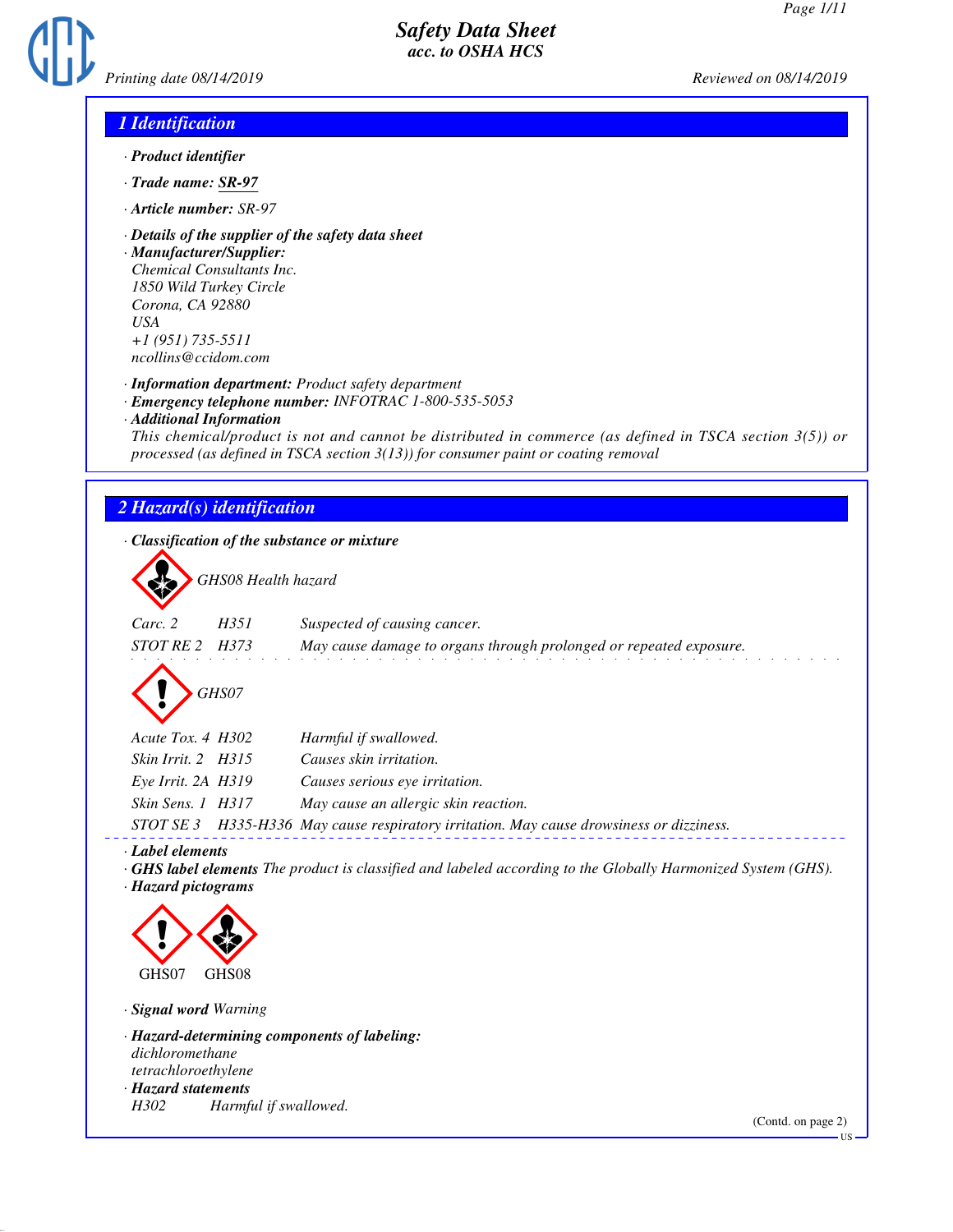

*Trade name: SR-97*

|                  | (Contd. of page 1)                                                                                            |
|------------------|---------------------------------------------------------------------------------------------------------------|
| H315             | Causes skin irritation.                                                                                       |
| H319             | Causes serious eye irritation.                                                                                |
| H317             | May cause an allergic skin reaction.                                                                          |
| H351             | Suspected of causing cancer.                                                                                  |
|                  | H335-H336 May cause respiratory irritation. May cause drowsiness or dizziness.                                |
| H373             | May cause damage to organs through prolonged or repeated exposure.                                            |
|                  | · Precautionary statements                                                                                    |
| P <sub>201</sub> | Obtain special instructions before use.                                                                       |
| P <sub>202</sub> | Do not handle until all safety precautions have been read and understood.                                     |
| P <sub>260</sub> | Do not breathe dust/fume/gas/mist/vapors/spray.                                                               |
| P <sub>264</sub> | Wash thoroughly after handling.                                                                               |
| P270             | Do not eat, drink or smoke when using this product.                                                           |
| P271             | Use only outdoors or in a well-ventilated area.                                                               |
| P272             | Contaminated work clothing must not be allowed out of the workplace.                                          |
| P280             | Wear protective gloves/protective clothing/eye protection/face protection.                                    |
| $P301 + P312$    | If swallowed: Call a poison center/doctor if you feel unwell.                                                 |
| P330             | Rinse mouth.                                                                                                  |
| $P302 + P352$    | If on skin: Wash with plenty of water.                                                                        |
| $P304 + P340$    | IF INHALED: Remove person to fresh air and keep comfortable for breathing.                                    |
|                  | P305+P351+P338 If in eyes: Rinse cautiously with water for several minutes. Remove contact lenses, if present |
|                  | and easy to do. Continue rinsing.                                                                             |
| $P308 + P313$    | IF exposed or concerned: Get medical advice/attention.                                                        |
| P321             | Specific treatment (see on this label).                                                                       |
| P314             | Get medical advice/attention if you feel unwell.                                                              |
| P362+P364        | Take off contaminated clothing and wash it before reuse.                                                      |
| P333+P313        | If skin irritation or rash occurs: Get medical advice/attention.                                              |
| $P337 + P313$    | If eye irritation persists: Get medical advice/attention.                                                     |
| P363             | Wash contaminated clothing before reuse.                                                                      |
| $P403 + P233$    | Store in a well-ventilated place. Keep container tightly closed.                                              |
| P <sub>405</sub> | Store locked up.                                                                                              |
| <i>P501</i>      | Dispose of contents/container in accordance with local/regional/national/international                        |
|                  | regulations.                                                                                                  |
| $O$ thon haranda |                                                                                                               |

- *· Other hazards*
- *· Results of PBT and vPvB assessment*
- *· PBT: Not applicable.*
- *· vPvB: Not applicable.*

## *3 Composition/information on ingredients*

*· Description: Mixture of the substances listed below with nonhazardous additions.*

#### *· Dangerous components:*

| 75-09-2 dichloromethane | 90-100% |
|-------------------------|---------|
|-------------------------|---------|

*127-18-4 tetrachloroethylene 0-10%*

### *4 First-aid measures*

#### *· Description of first aid measures*

*· General information:*

*Immediately remove any clothing soiled by the product.*

*Symptoms of poisoning may even occur after several hours; therefore medical observation for at least 48 hours after the accident.*

(Contd. on page 3)

US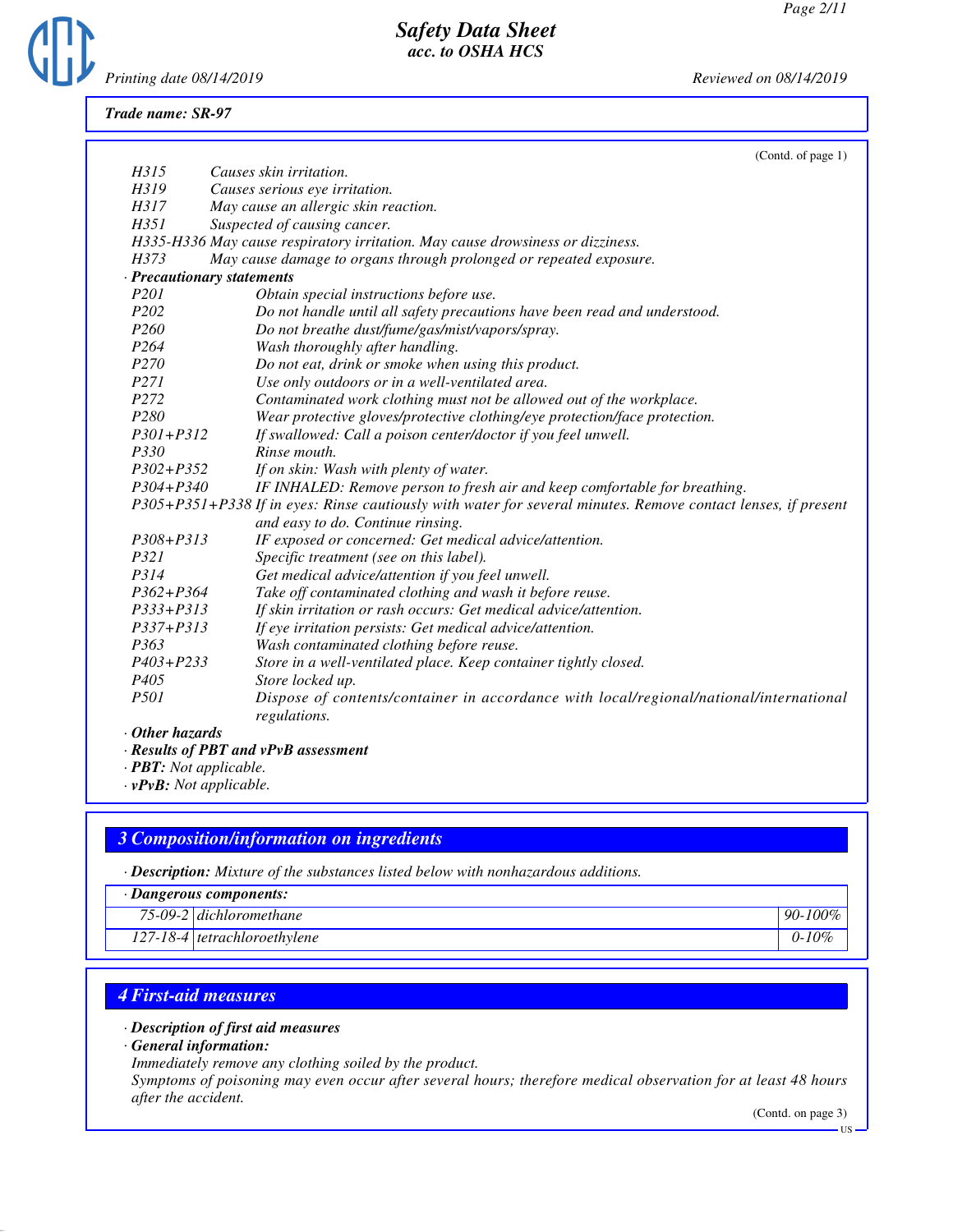

#### *Trade name: SR-97*

(Contd. of page 2)

- *· After inhalation: Supply fresh air and to be sure call for a doctor.*
- *In case of unconsciousness place patient stably in side position for transportation.*
- *· After skin contact: Immediately wash with water and soap and rinse thoroughly.*
- *· After eye contact:*
- *Rinse opened eye for several minutes under running water. If symptoms persist, consult a doctor.*
- *· After swallowing: Immediately call a doctor.*
- *· Information for doctor:*
- *· Most important symptoms and effects, both acute and delayed No further relevant information available.*
- *· Indication of any immediate medical attention and special treatment needed*
- *No further relevant information available.*

# *5 Fire-fighting measures*

- *· Extinguishing media*
- *· Suitable extinguishing agents: Use fire fighting measures that suit the environment.*
- *· Special hazards arising from the substance or mixture During heating or in case of fire poisonous gases are produced.*
- *· Advice for firefighters*
- *· Protective equipment: Wear self-contained respiratory protective device. Mouth respiratory protective device.*

# *6 Accidental release measures*

|                | · Personal precautions, protective equipment and emergency procedures                            |                   |
|----------------|--------------------------------------------------------------------------------------------------|-------------------|
|                | Ensure adequate ventilation                                                                      |                   |
|                | Mount respiratory protective device.                                                             |                   |
|                | · Environmental precautions:                                                                     |                   |
|                | Prevent from spreading (e.g. by damming-in or oil barriers).                                     |                   |
|                | For large spills: Do not allow to enter sewers/ surface or ground water.                         |                   |
|                | · Methods and material for containment and cleaning up:                                          |                   |
|                | Absorb with liquid-binding material (sand, diatomite, acid binders, universal binders, sawdust). |                   |
|                | Dispose contaminated material as waste according to item 13.                                     |                   |
|                | Ensure adequate ventilation.                                                                     |                   |
|                | · Reference to other sections                                                                    |                   |
|                | See Section 7 for information on safe handling.                                                  |                   |
|                | See Section 8 for information on personal protection equipment.                                  |                   |
|                | See Section 13 for disposal information.                                                         |                   |
|                | · Protective Action Criteria for Chemicals                                                       |                   |
| $\cdot$ PAC-1: |                                                                                                  |                   |
|                | 75-09-2 dichloromethane                                                                          | 200 ppm           |
|                | $127-18-4$ tetrachloroethylene                                                                   | $35$ ppm          |
| $\cdot$ PAC-2: |                                                                                                  |                   |
|                | $75-09-2$ dichloromethane                                                                        | 560 ppm           |
|                | $127-18-4$ tetrachloroethylene                                                                   | $230$ ppm         |
| $\cdot$ PAC-3: |                                                                                                  |                   |
|                | 75-09-2 dichloromethane                                                                          | $6,900$ ppm       |
|                |                                                                                                  | (Contd. on page 4 |

*75-09-2 dichloromethane 6,900 ppm* (Contd. on page 4)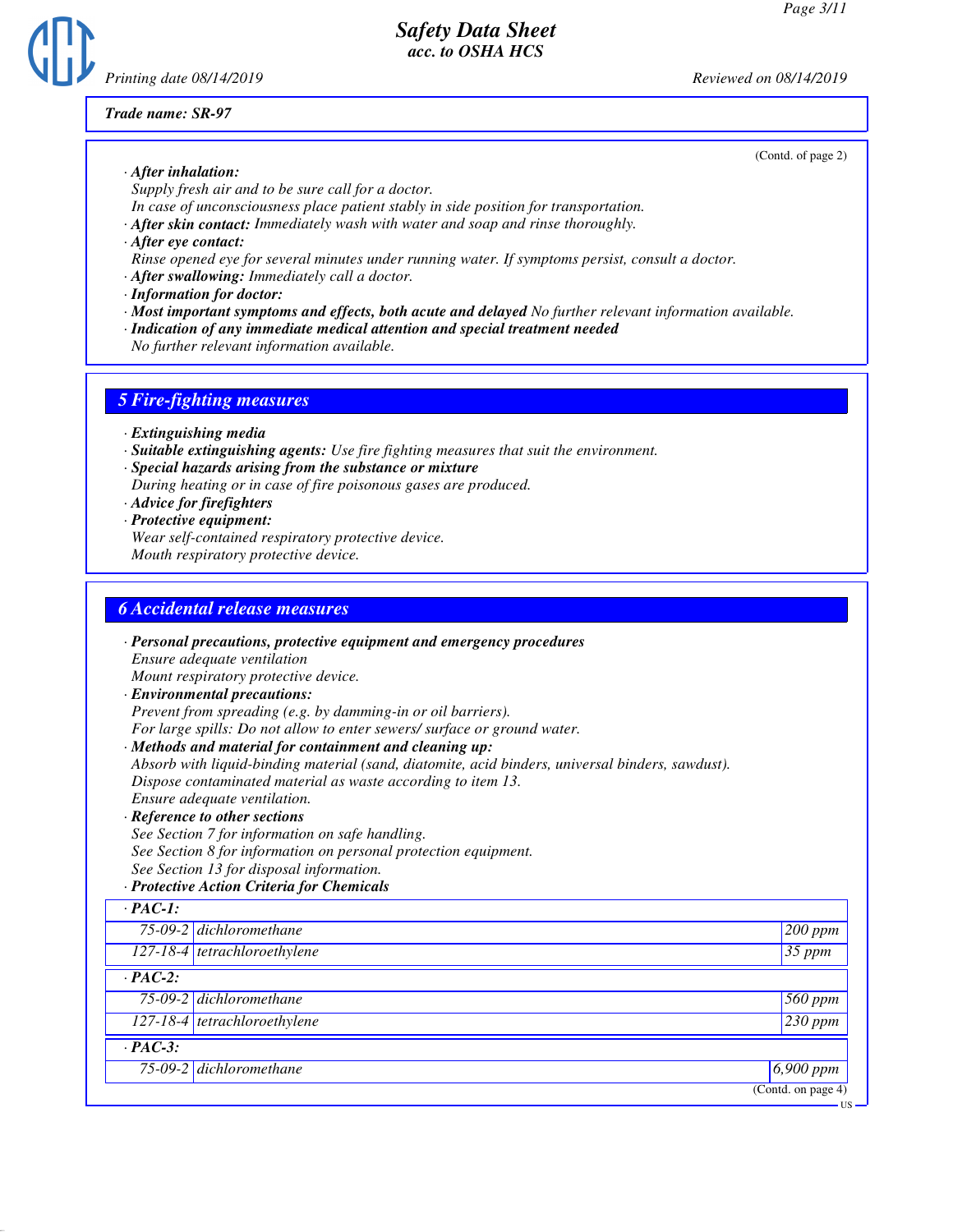

*Trade name: SR-97*

*127-18-4 tetrachloroethylene 1,200 ppm*

(Contd. of page 3)

US

#### *7 Handling and storage*

*· Handling:*

*· Precautions for safe handling*

*Store in cool, dry place in tightly closed receptacles. Ensure good ventilation/exhaustion at the workplace. Open and handle receptacle with care. Prevent formation of aerosols.*

- *· Information about protection against explosions and fires: Keep respiratory protective device available.*
- *· Conditions for safe storage, including any incompatibilities*
- *· Storage:*
- *· Requirements to be met by storerooms and receptacles: No special requirements.*
- *· Information about storage in one common storage facility: Not required.*
- *· Further information about storage conditions: Keep receptacle tightly sealed.*
- *· Specific end use(s) No further relevant information available.*

### *8 Exposure controls/personal protection*

- *· Additional information about design of technical systems: No further data; see item 7.*
- *· Control parameters*

| Components with limit values that require monitoring at the workplace:                                                       |  |
|------------------------------------------------------------------------------------------------------------------------------|--|
| 75-09-2 dichloromethane                                                                                                      |  |
| PEL Short-term value: 125 ppm<br>Long-term value: 25 ppm<br>see 29 CFR 1910, 1052                                            |  |
| REL See Pocket Guide App. A                                                                                                  |  |
| TLV Long-term value: 174 mg/m <sup>3</sup> , 50 ppm<br><b>BEI</b>                                                            |  |
| 127-18-4 tetrachloroethylene                                                                                                 |  |
| PEL Long-term value: 100 ppm<br>Ceiling limit value: 200; 300* ppm<br>*5-min peak in any 3 hrs                               |  |
| REL Minimize workplace exp. concs.; Pocket Guide App. A                                                                      |  |
| TLV Short-term value: $685$ mg/m <sup>3</sup> , 100 ppm<br>Long-term value: $170$ mg/m <sup>3</sup> , $25$ ppm<br><b>BEI</b> |  |
| · Ingredients with biological limit values:                                                                                  |  |
| 75-09-2 dichloromethane                                                                                                      |  |
| $BEI$ 0.3 mg/L<br>Medium: urine<br>Time: end of shift<br>Parameter: Dichloromethane (semi-quantitative)                      |  |
| (Contd. on page 5)                                                                                                           |  |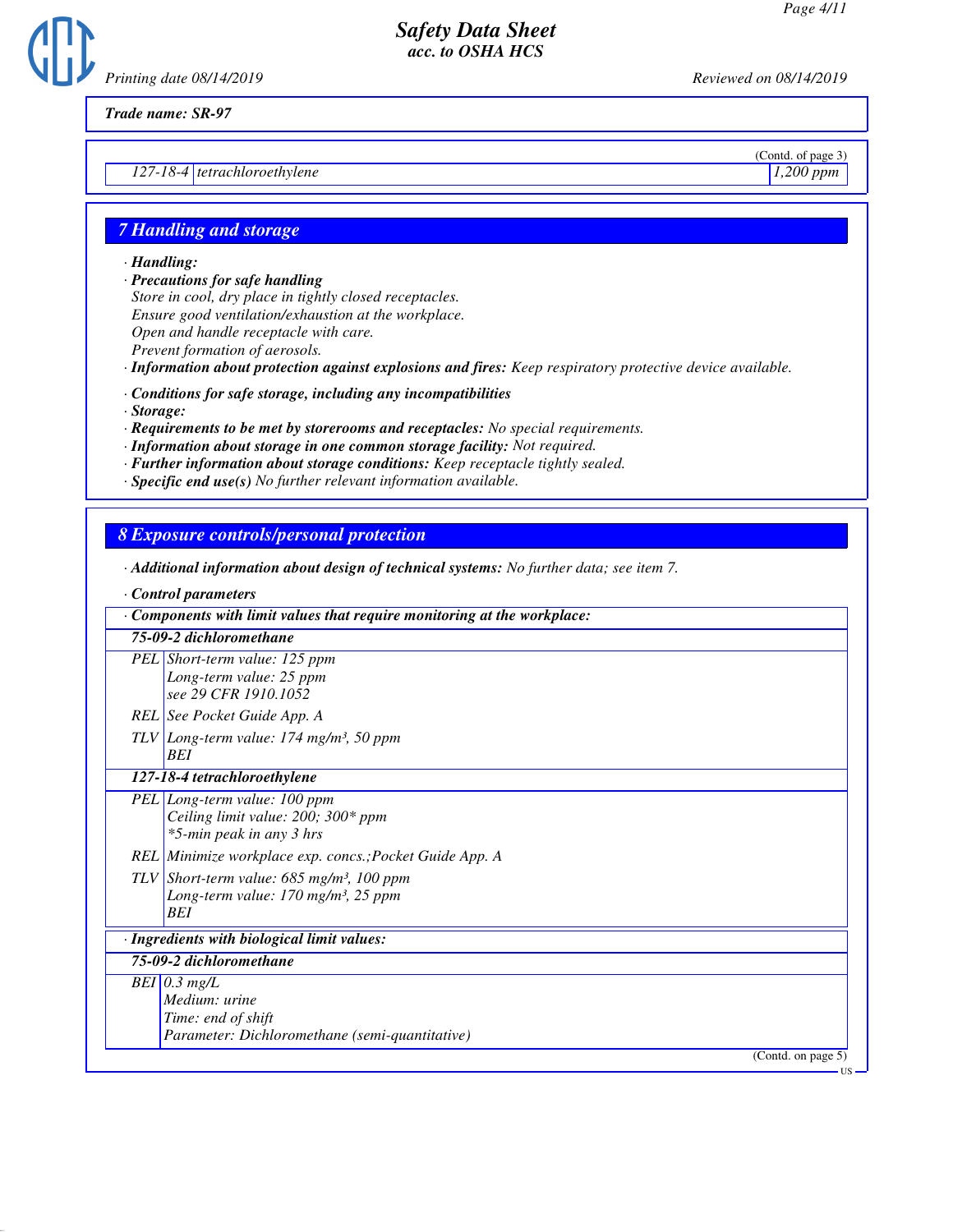(Contd. of page 4)

## *Safety Data Sheet acc. to OSHA HCS*



#### *Trade name: SR-97*

#### *127-18-4 tetrachloroethylene*

*BEI 3 ppm Medium: end-exhaled air Time: prior to shift Parameter: Tetrachloroethylene*

> *0.5 mg/L Medium: blood Time: prior to shift Parameter: Tetrachloroethylene*

*· Additional information: The lists that were valid during the creation were used as basis.*

*· Exposure controls*

*· Personal protective equipment:*

*· General protective and hygienic measures: Keep away from foodstuffs, beverages and feed. Immediately remove all soiled and contaminated clothing. Wash hands before breaks and at the end of work.*

*Store protective clothing separately.*

*Avoid contact with the eyes and skin.*

*· Breathing equipment:*

*In case of brief exposure or low pollution use respiratory filter device. In case of intensive or longer exposure use respiratory protective device that is independent of circulating air.*

*· Protection of hands:*



\_S*Protective gloves*

*The glove material has to be impermeable and resistant to the product/ the substance/ the preparation. Due to missing tests no recommendation to the glove material can be given for the product/ the preparation/ the chemical mixture.*

*Selection of the glove material on consideration of the penetration times, rates of diffusion and the degradation · Material of gloves*

*The selection of the suitable gloves does not only depend on the material, but also on further marks of quality and varies from manufacturer to manufacturer. As the product is a preparation of several substances, the resistance of the glove material can not be calculated in advance and has therefore to be checked prior to the application.*

*· Penetration time of glove material*

*The exact break through time has to be found out by the manufacturer of the protective gloves and has to be observed.*

*· Eye protection:*

*Safety glasses*



\_R*Tightly sealed goggles*

(Contd. on page 6)

US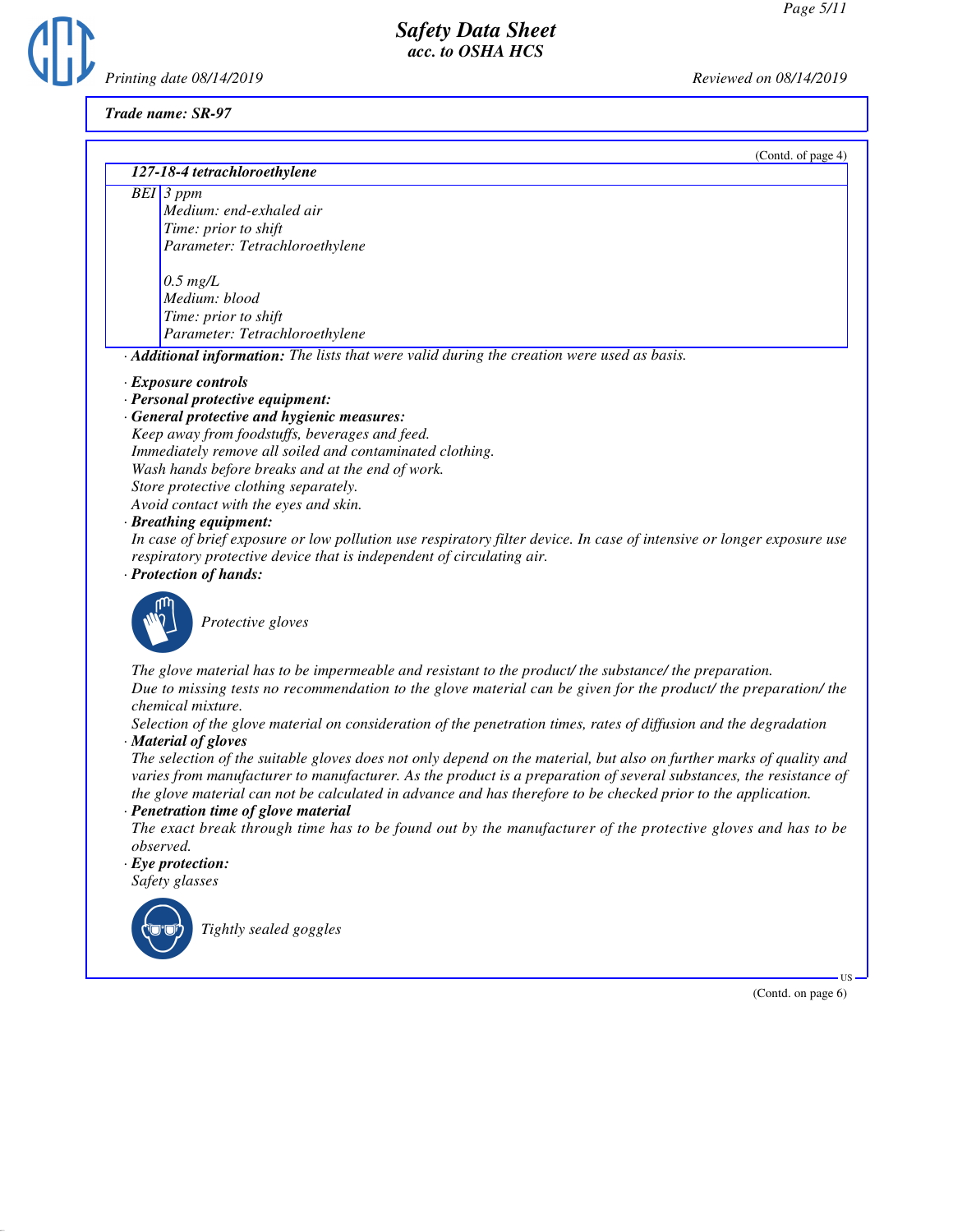

*Trade name: SR-97*

(Contd. of page 5)

| <b>9 Physical and chemical properties</b>                                                                    |                                                                                                       |
|--------------------------------------------------------------------------------------------------------------|-------------------------------------------------------------------------------------------------------|
| · Information on basic physical and chemical properties<br><b>General Information</b><br>$\cdot$ Appearance: |                                                                                                       |
| Form:                                                                                                        | Fluid                                                                                                 |
| Color:                                                                                                       | According to product specification                                                                    |
| $\cdot$ Odor:                                                                                                | Characteristic                                                                                        |
| · Odor threshold:                                                                                            | Not determined.                                                                                       |
| $\cdot$ pH-value:                                                                                            | Not determined.                                                                                       |
| Change in condition<br><b>Melting point/Melting range:</b><br><b>Boiling point/Boiling range:</b>            | Undetermined.<br>40 °C (104 °F)                                                                       |
| · Flash point:                                                                                               | Not applicable.                                                                                       |
| · Flammability (solid, gaseous):                                                                             | Not applicable.                                                                                       |
| · Ignition temperature:                                                                                      | 605 °C (1,121 °F)                                                                                     |
| · Decomposition temperature:                                                                                 | Not determined.                                                                                       |
| · Auto igniting:                                                                                             | Product is not selfigniting.                                                                          |
| · Danger of explosion:                                                                                       | Product does not present an explosion hazard.                                                         |
| · Explosion limits:<br>Lower:<br><b>Upper:</b>                                                               | 13 Vol %<br>22 Vol %                                                                                  |
| $\cdot$ Vapor pressure at 20 °C (68 °F):                                                                     | 453 hPa (339.8 mm Hg)                                                                                 |
| $\cdot$ Density at 20 °C (68 °F):<br>· Relative density<br>· Vapor density<br>$\cdot$ Evaporation rate       | 1.37144 g/cm <sup>3</sup> (11.44467 lbs/gal)<br>Not determined.<br>Not determined.<br>Not determined. |
| · Solubility in / Miscibility with<br>Water:                                                                 | Not miscible or difficult to mix.                                                                     |
| · Partition coefficient (n-octanol/water): Not determined.                                                   |                                                                                                       |
| · Viscosity:<br>Dynamic:<br>Kinematic:                                                                       | Not determined.<br>Not determined.                                                                    |
| Solvent content:<br><b>Organic solvents:</b><br><b>VOC</b> content:                                          | 100.0%<br>$0.00 \%$<br>$0.0$ g/l / $0.00$ lb/gal                                                      |
| <b>Solids content:</b><br>Other information                                                                  | $0.0 \%$<br>No further relevant information available.                                                |

# *10 Stability and reactivity*

*· Reactivity No further relevant information available.*

*· Chemical stability*

*· Thermal decomposition / conditions to be avoided: No decomposition if used according to specifications.*

(Contd. on page 7) US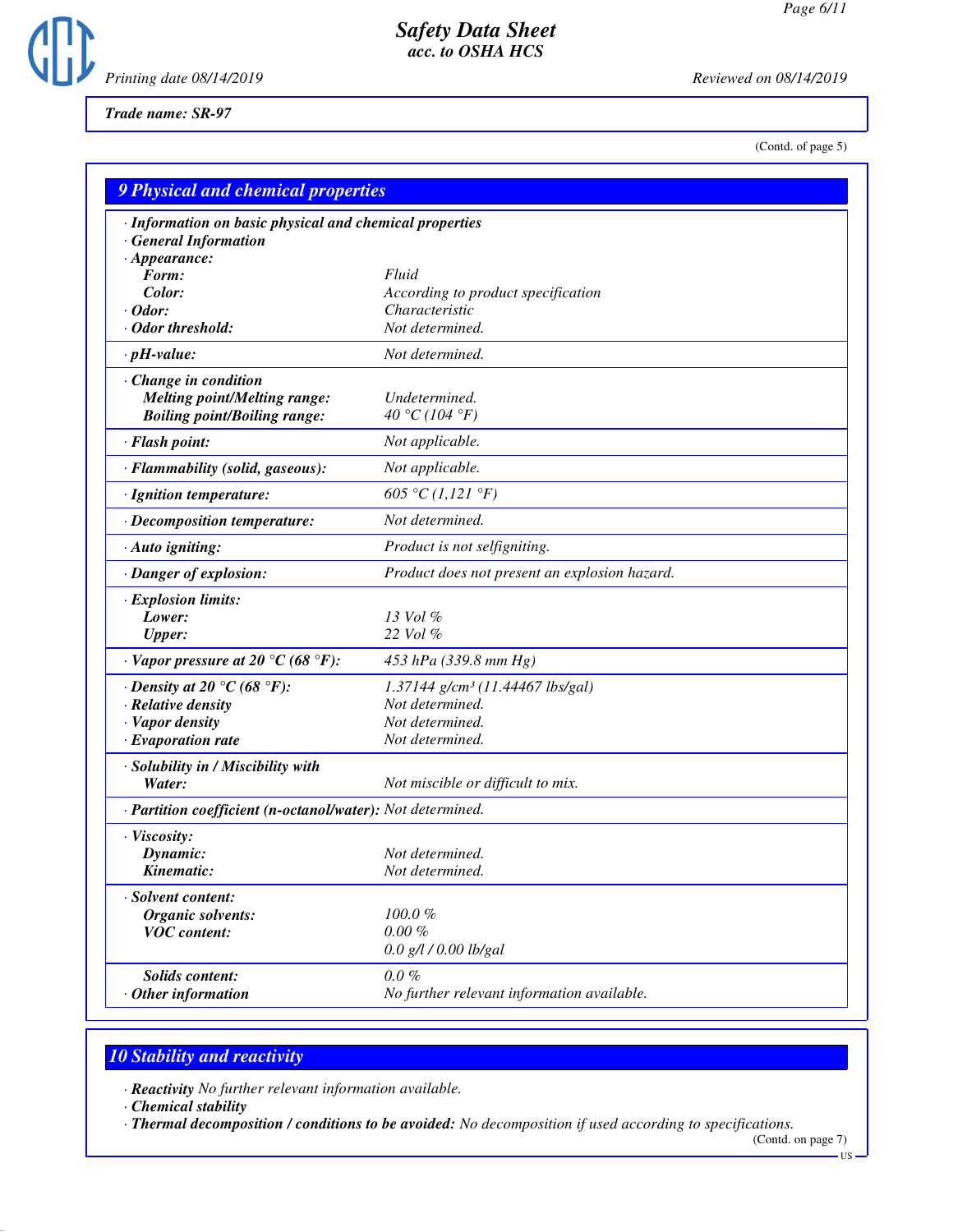*Printing date 08/14/2019 Reviewed on 08/14/2019*

*Trade name: SR-97*

- *· Possibility of hazardous reactions No dangerous reactions known.*
- *· Conditions to avoid No further relevant information available.*
- *· Incompatible materials: No further relevant information available.*
- *· Hazardous decomposition products: No dangerous decomposition products known.*

## *11 Toxicological information*

*· Information on toxicological effects*

*· Acute toxicity:*

*· LD/LC50 values that are relevant for classification:*

#### *75-09-2 dichloromethane*

*Oral LD50 1,600 mg/kg (rat)*

*Inhalative LC50/4 h 88 mg/l (rat)*

*127-18-4 tetrachloroethylene*

*Oral LD50 2,629 mg/kg (rat)*

*· Primary irritant effect:*

*· on the skin: Irritant to skin and mucous membranes.*

*· on the eye: Irritating effect.*

*· Sensitization: Sensitization possible through skin contact.*

*· Additional toxicological information:*

*The product shows the following dangers according to internally approved calculation methods for preparations: Harmful*

*Irritant*

*· Carcinogenic categories*

*· IARC (International Agency for Research on Cancer)*

*All components have the value 2A.*

*· NTP (National Toxicology Program)*

*All components have the value R.*

#### *· OSHA-Ca (Occupational Safety & Health Administration)*

*75-09-2 dichloromethane*

### *12 Ecological information*

*· Toxicity*

- *· Aquatic toxicity: No further relevant information available.*
- *· Persistence and degradability No further relevant information available.*
- *· Behavior in environmental systems:*
- *· Bioaccumulative potential No further relevant information available.*
- *· Mobility in soil No further relevant information available.*
- *· Additional ecological information:*

*· General notes:*

*Water hazard class 3 (Self-assessment): extremely hazardous for water*

*Do not allow product to reach ground water, water course or sewage system, even in small quantities. Danger to drinking water if even extremely small quantities leak into the ground.*

- *· Results of PBT and vPvB assessment*
- *· PBT: Not applicable.*

*· vPvB: Not applicable.*

(Contd. on page 8)

(Contd. of page 6)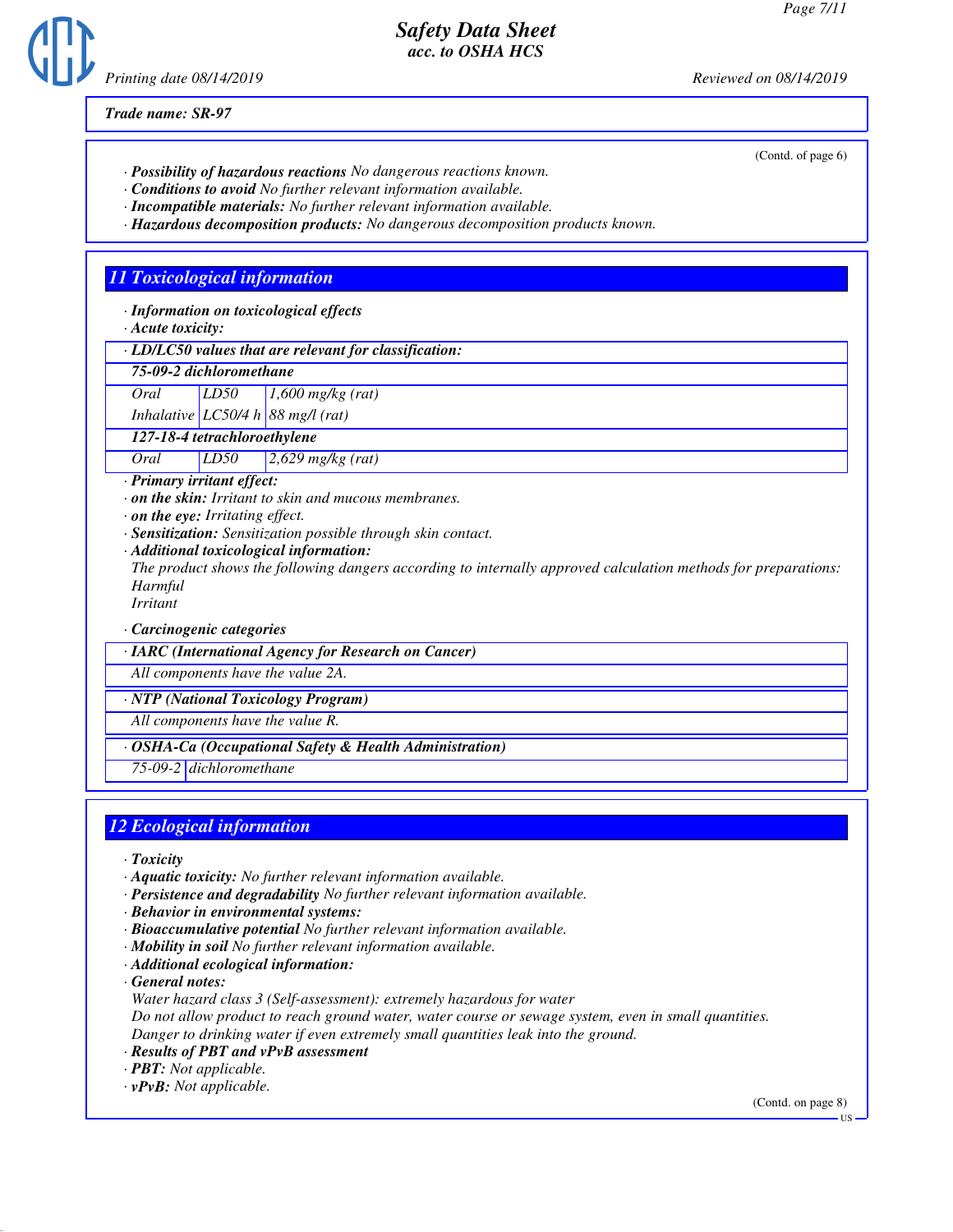*Printing date 08/14/2019 Reviewed on 08/14/2019*

*Trade name: SR-97*

(Contd. of page 7)

*· Other adverse effects No further relevant information available.*

# *13 Disposal considerations*

*· Waste treatment methods*

*· Recommendation:*

*Dispose of content and/or container in accordance with local, regional, national and/or international regulations.*

- *· Uncleaned packagings:*
- *· Recommendation:*

*Dispose of content and/or container in accordance with local, regional, national and/or international regulations*

| $\cdot$ UN-Number                               |                                                                           |
|-------------------------------------------------|---------------------------------------------------------------------------|
| · DOT, IMDG, IATA                               | <b>UN2810</b>                                                             |
| · UN proper shipping name                       |                                                                           |
| $\cdot$ DOT                                     | Toxic, liquids, organic, n.o.s. (Dichloromethane,<br>Tetrachloroethylene) |
| · IMDG, IATA                                    | TOXIC LIQUID, ORGANIC, N.O.S. (DICHLOROMETHANE,<br>TETRACHLOROETHYLENE)   |
| · Transport hazard class(es)                    |                                                                           |
| $\cdot$ DOT                                     |                                                                           |
| SEEP<br>TOXIC                                   |                                                                           |
| $\cdot$ Class                                   | 6.1 Toxic substances                                                      |
| $\cdot$ Label                                   | 6.1                                                                       |
| · IMDG, IATA                                    |                                                                           |
| $\cdot$ Class                                   | 6.1 Toxic substances                                                      |
| $\cdot$ Label                                   | 6.1                                                                       |
| · Packing group<br>· DOT, IMDG, IATA            | III                                                                       |
| · Environmental hazards:                        |                                                                           |
| $\cdot$ Marine pollutant:                       | N <sub>o</sub>                                                            |
| · Special precautions for user<br>· EMS Number: | Warning: Toxic substances<br>$F-A, S-A$                                   |
| · Segregation groups                            | Liquid halogenated hydrocarbons                                           |
| · Stowage Category                              | A                                                                         |
| · Stowage Code                                  | SW2 Clear of living quarters.                                             |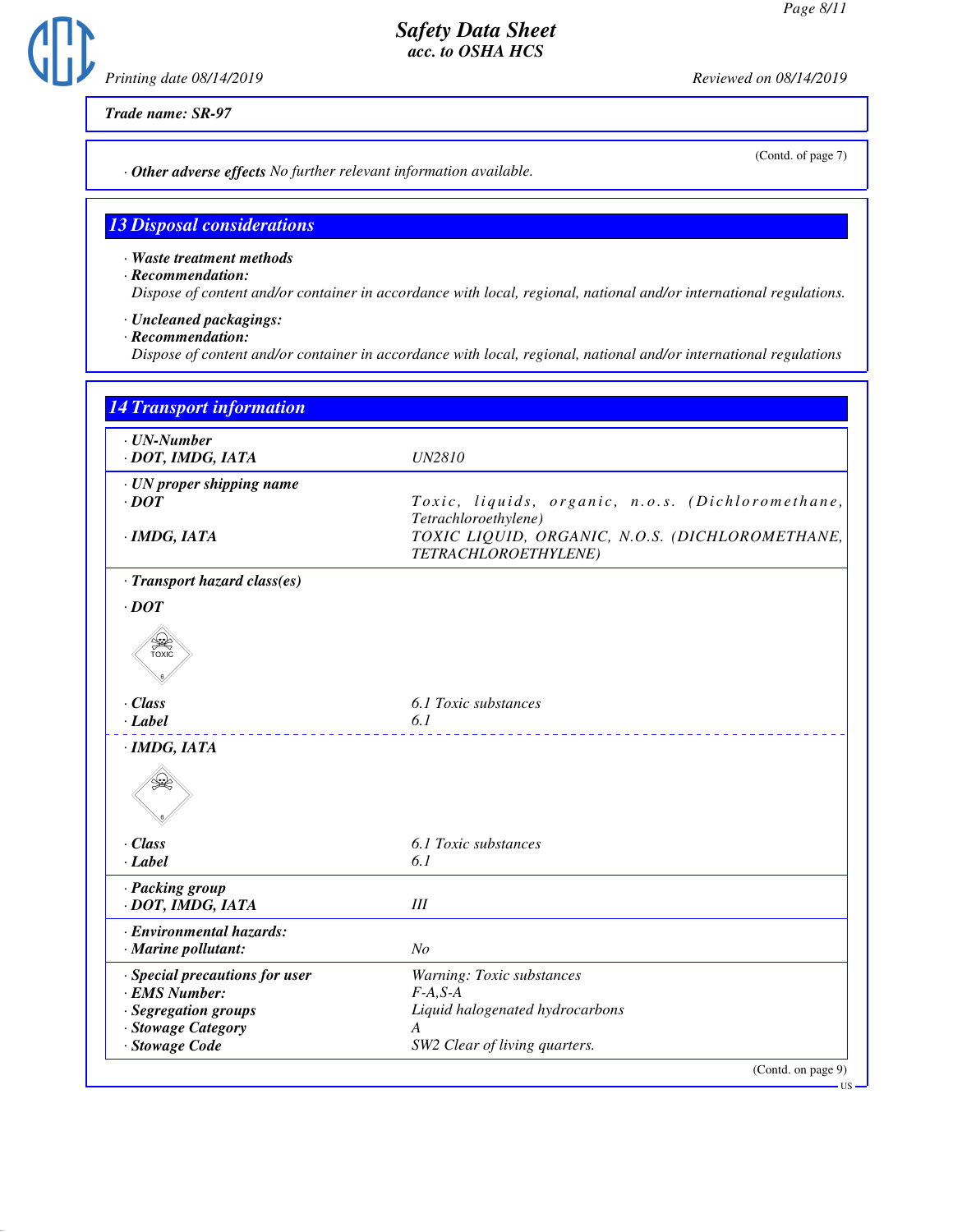*Printing date 08/14/2019 Reviewed on 08/14/2019*

*Trade name: SR-97*

| (Contd. of page 8)                                                                        |
|-------------------------------------------------------------------------------------------|
| $\cdot$ Transport in bulk according to Annex II of<br>Not applicable.                     |
|                                                                                           |
|                                                                                           |
|                                                                                           |
| On passenger aircraft/rail: 60 L                                                          |
| On cargo aircraft only: 220 L                                                             |
|                                                                                           |
| 5L                                                                                        |
| Code: E1                                                                                  |
| Maximum net quantity per inner packaging: 30 ml                                           |
| Maximum net quantity per outer packaging: 1000 ml                                         |
| UN 2810 TOXIC LIOUID, ORGANIC, N.O.S.<br>(DICHLOROMETHANE, TETRACHLOROETHYLENE), 6.1, III |
|                                                                                           |

# *15 Regulatory information*

*· Safety, health and environmental regulations/legislation specific for the substance or mixture · Sara*

*· Section 355 (extremely hazardous substances):*

*None of the ingredients is listed.*

*· Section 313 (Specific toxic chemical listings):*

*All ingredients are listed.*

*· TSCA (Toxic Substances Control Act):*

*All components have the value ACTIVE.*

*· Hazardous Air Pollutants*

*All ingredients are listed.*

*· Proposition 65*

*· Chemicals known to cause cancer:*

*This product contains a chemical known to the state of California to cause cancer*

*All ingredients are listed.*

*· Chemicals known to cause reproductive toxicity for females:*

*None of the ingredients is listed.*

*· Chemicals known to cause reproductive toxicity for males:*

*None of the ingredients is listed.*

*· Chemicals known to cause developmental toxicity:*

*None of the ingredients is listed.*

*· New Jersey Special Hazardous Substance List:*

*75-09-2 dichloromethane CA, MU*

*127-18-4 tetrachloroethylene CA*

*· Pennsylvania Right-to-Know List:*

*All ingredients are listed.*

*· Pennsylvania Special Hazardous Substance List:*

*All components have the value ES.*

(Contd. on page 10)

US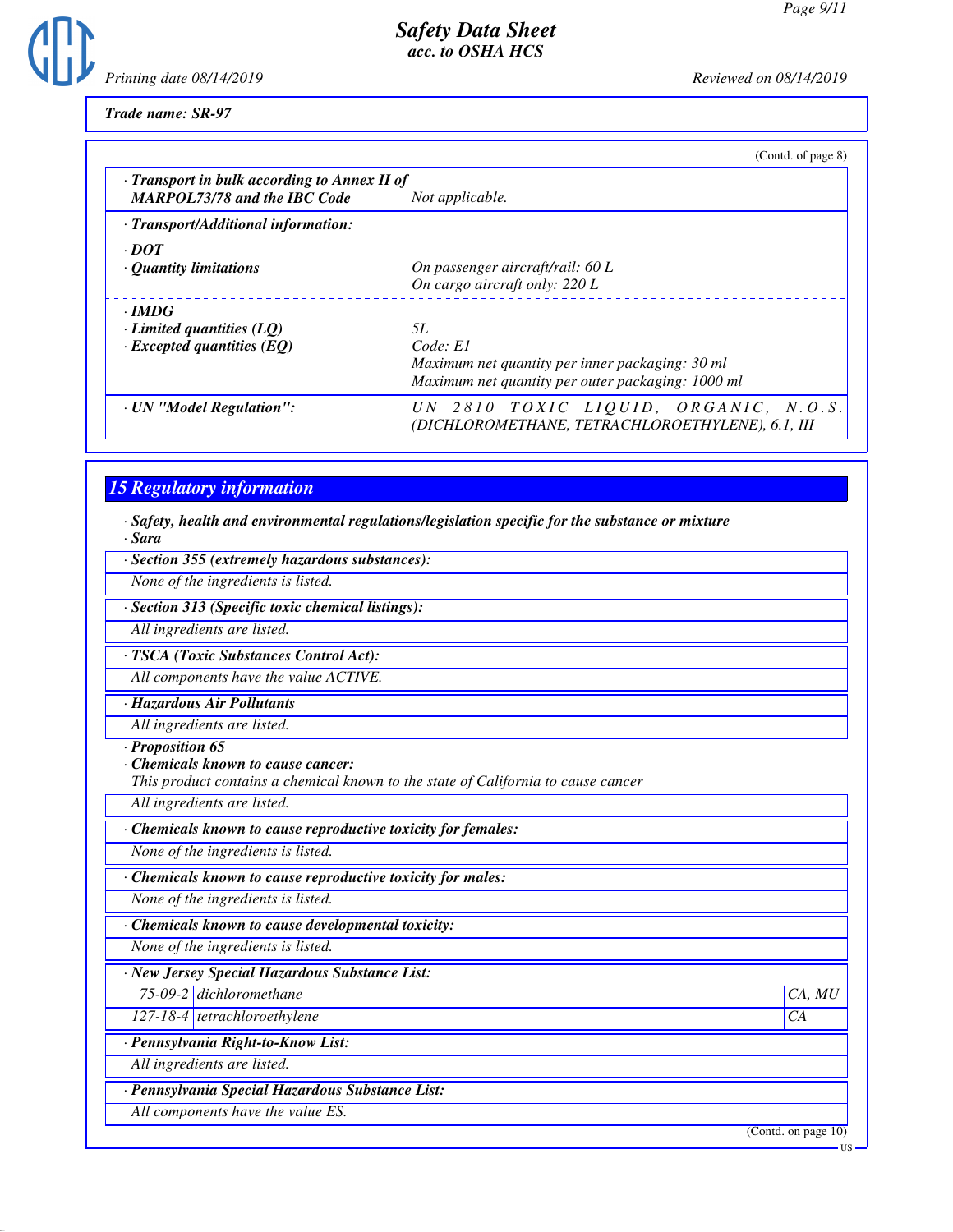*Printing date 08/14/2019 Reviewed on 08/14/2019*

*Trade name: SR-97*

(Contd. of page 9)

*· Carcinogenic categories*

*· EPA (Environmental Protection Agency)*

*All components have the value L.*

*· TLV (Threshold Limit Value established by ACGIH)*

*All components have the value A3.*

*· NIOSH-Ca (National Institute for Occupational Safety and Health)*

*All ingredients are listed.*

*· GHS label elements The product is classified and labeled according to the Globally Harmonized System (GHS). · Hazard pictograms*



*· Signal word Warning*

| dichloromethane     | · Hazard-determining components of labeling:                                                                  |  |  |
|---------------------|---------------------------------------------------------------------------------------------------------------|--|--|
| tetrachloroethylene |                                                                                                               |  |  |
| · Hazard statements |                                                                                                               |  |  |
| H302                | Harmful if swallowed.                                                                                         |  |  |
| H315                | Causes skin irritation.                                                                                       |  |  |
| H319                | Causes serious eye irritation.                                                                                |  |  |
| H317                | May cause an allergic skin reaction.                                                                          |  |  |
| H351                | Suspected of causing cancer.                                                                                  |  |  |
|                     | H335-H336 May cause respiratory irritation. May cause drowsiness or dizziness.                                |  |  |
| H373                | May cause damage to organs through prolonged or repeated exposure.                                            |  |  |
|                     | · Precautionary statements                                                                                    |  |  |
| P <sub>201</sub>    | Obtain special instructions before use.                                                                       |  |  |
| P <sub>202</sub>    | Do not handle until all safety precautions have been read and understood.                                     |  |  |
| P <sub>260</sub>    | Do not breathe dust/fume/gas/mist/vapors/spray.                                                               |  |  |
| P <sub>264</sub>    | Wash thoroughly after handling.                                                                               |  |  |
| P270                | Do not eat, drink or smoke when using this product.                                                           |  |  |
| P271                | Use only outdoors or in a well-ventilated area.                                                               |  |  |
| P272                | Contaminated work clothing must not be allowed out of the workplace.                                          |  |  |
| P <sub>280</sub>    | Wear protective gloves/protective clothing/eye protection/face protection.                                    |  |  |
| $P301 + P312$       | If swallowed: Call a poison center/doctor if you feel unwell.                                                 |  |  |
| P330                | Rinse mouth.                                                                                                  |  |  |
| $P302 + P352$       | If on skin: Wash with plenty of water.                                                                        |  |  |
| $P304 + P340$       | IF INHALED: Remove person to fresh air and keep comfortable for breathing.                                    |  |  |
|                     | P305+P351+P338 If in eyes: Rinse cautiously with water for several minutes. Remove contact lenses, if present |  |  |
|                     | and easy to do. Continue rinsing.                                                                             |  |  |
| $P308 + P313$       | IF exposed or concerned: Get medical advice/attention.                                                        |  |  |
| P321                | Specific treatment (see on this label).                                                                       |  |  |
| P314                | Get medical advice/attention if you feel unwell.                                                              |  |  |
| $P362 + P364$       | Take off contaminated clothing and wash it before reuse.                                                      |  |  |
| $P333 + P313$       | If skin irritation or rash occurs: Get medical advice/attention.                                              |  |  |
| $P337 + P313$       | If eye irritation persists: Get medical advice/attention.                                                     |  |  |
| P363                | Wash contaminated clothing before reuse.                                                                      |  |  |
| P403+P233           | Store in a well-ventilated place. Keep container tightly closed.                                              |  |  |
|                     | (Contd. on page 11)                                                                                           |  |  |

US